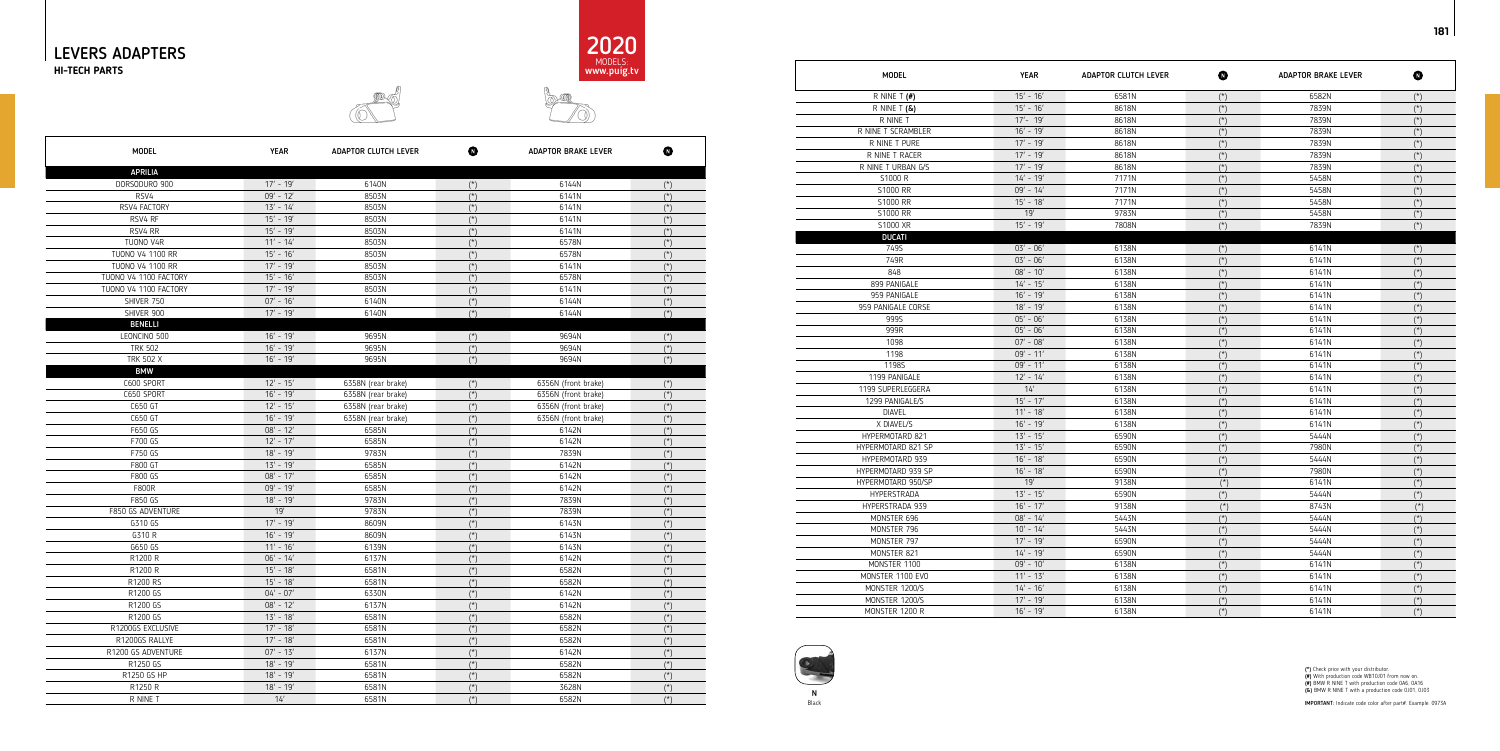







| <b>MODEL</b>               | <b>YEAR</b> | <b>ADAPTOR CLUTCH LEVER</b> | ❶                               | <b>ADAPTOR BRAKE LEVER</b> | $\bullet$                            |
|----------------------------|-------------|-----------------------------|---------------------------------|----------------------------|--------------------------------------|
| CBR600RR                   | $03' - 06'$ | 5445N                       | $(*)$                           | 5447N                      | $(*)$                                |
| CBR600RR                   | $07' - 16'$ | 5445N                       | $(*)$                           | 5448N                      | $(*)$                                |
| CBR900RR FIRE BLADE        | $96' - 99'$ | 5450N                       | $(*)$                           | 5446N                      | $(\star)$                            |
| CBR900RR FIRE BLADE        | $00' - 01'$ | 5450N                       | $(*)$                           | 5447N                      | $(*)$                                |
| CBR900RR FIRE BLADE        | $02' - 03'$ | 5445N                       | $(*)$                           | 5447N                      | $(\star)$                            |
| CBR1000RR FIREBLADE        | $04' - 07'$ | 5449N                       | $(*)$                           | 5448N                      | $(\star)$                            |
| CBR1000RR FIREBLADE        | $08' - 11'$ | 5445N                       | $(*)$                           | 5448N                      | $(\star)$                            |
| <b>CBR1000RR FIREBLADE</b> | $12' - 13'$ | 5445N                       | $(*)$                           | 5448N                      | $(*)$                                |
| CBR1000RR FIREBLADE/SP     | $14' - 16'$ | 5445N                       | $(\star)$                       | 5448N                      | $(\star)$                            |
| CBR1000RR FIREBLADE/SP/SP2 | $17' - 19'$ | 9505N                       | $(\star)$                       | 5448N                      | $(\dot{z})$                          |
| CRF1000L AFRICA TWIN       | $16' - 19'$ | 8657N                       | $(*)$                           | 5446N                      | $(\star)$                            |
| CROSSRUNNER                | $11' - 14'$ | 5449N                       | $(*)$                           | 5446N                      | $(\star)$                            |
| CROSSRUNNER                | $15' - 19'$ | 5449N                       | $(*)$                           | 5446N                      | $(\star)$                            |
| <b>CROSSTOURER</b>         | $12' - 19'$ | 5449N                       | $({}^*)$                        | 5446N                      | $(*)$                                |
| INTEGRA 700                | $12' - 13'$ | 6118N (rear brake)          | $(*)$                           | 5446N (front brake)        | $(*)$                                |
| INTEGRA 750                | $14' - 15'$ | 6118N (rear brake)          | $(*)$                           | 5446N (front brake)        | $(\dot{a})$                          |
| INTEGRA 750                | $16' - 19'$ | 6118N (rear brake)          | $(*)$                           | 5446N (front brake)        | $(\star)$                            |
| NC700S/X                   | $12' - 13'$ | 6115N                       | $(*)$                           | 5446N                      | $(\star)$                            |
| <b>NC750S/X</b>            | $14' - 15'$ | 6115N                       | $(*)$                           | 5446N                      | $(\star)$                            |
| <b>NC750S/X</b>            | $16' - 19'$ | 9744N                       | $(*)$                           | 5446N                      | $(\star)$                            |
| NT700V DEAUVILLE           | $06' - 12'$ | 5450N                       | $(*)$                           | 5446N                      | $(*)$                                |
| <b>MSX125</b>              | $14' - 19'$ | 6115N                       | $(*)$                           | 6604N                      | $(\star)$                            |
| <b>VFR800</b>              | $02' - 13'$ | 5449N                       | $(\star)$                       | 5446N                      | $(\star)$                            |
| VFR800F                    | $14' - 19'$ | 5449N                       | $(*)$                           | 5446N                      | $({}^{\star})$                       |
| VTR1000 SP-1               | $00' - 02'$ | 5449N                       | $(*)$                           | 5447N                      | $(\star)$                            |
| VTR1000 SP-2               | $02' - 05'$ | 5449N                       | $(*)$                           | 5447N                      | $(\star)$                            |
| <b>VFR1200F</b>            | $10' - 16'$ | 5449N                       | $(*)$                           | 6879N                      | $(*)$                                |
| X-ADV                      | $17' - 19'$ | 6118N (rear brake)          | $(\star)$                       | 5446N (front brake)        | $(\star)$                            |
| <b>KAWASAKI</b>            |             |                             |                                 |                            |                                      |
| $ER-5$                     | $04' - 05'$ | 5454N                       | $(*)$                           | 5455N                      | $(\star)$                            |
| ER-6F                      | $06' - 08'$ | 5454N                       | $(\star)$                       | 5455N                      | $(\star)$                            |
| $ER-6F$                    | $09' - 16'$ | 5454N                       | $\overline{(\overline{\cdot})}$ | 5831N                      | $\overline{(\overline{\mathbf{a}})}$ |
| ER-6N                      | $06' - 08'$ | 5454N                       | $(*)$                           | 5455N                      | $(*)$                                |
| ER-6N                      | $09' - 16'$ | 5454N                       | $(\star)$                       | 5831N                      | $(\star)$                            |
| GPZ500S                    | $90' - 95'$ | 5454N                       | $(*)$                           | 5455N                      | $({}^{\star})$                       |
| J125                       | $15' - 18'$ | 9396N (rear brake)          | $(*)$                           | 9395N (front brake)        | $(\star)$                            |
| J300                       | $13' - 16'$ | 9396N (rear brake)          | $(*)$                           | 9395N (front brake)        | $(\star)$                            |
| <b>KLE500</b>              | $91' - 97'$ | 5454N                       | $(*)$                           | 5455N                      | $({}^{\star})$                       |
| NINJA H2                   | $15' - 19'$ | 6138N                       | $(*)$                           | 6141N                      | $(\star)$                            |
| NINJA 125                  | 19'         | 5753N                       | $(*)$                           | 5754N                      | $(\star)$                            |
| NINJA 250R                 | $08' - 12'$ | 5753N                       | $(\star)$                       | 5754N                      | $(\star)$                            |
| NINJA 250SL                | $15' - 16'$ | 5753N                       | $(*)$                           | 5754N                      | $(\star)$                            |
| NINJA 300                  | $13' - 17'$ | 5753N                       | $(*)$                           | 5754N                      | $(\star)$                            |
| NINJA 400                  | $18' - 19'$ | 5753N                       | $(*)$                           | 5754N                      | $(\star)$                            |
| NINJA 650                  | $17' - 19'$ | 5454N                       | $(*)$                           | 6609N                      | $(*)$                                |

| MODEL                           |
|---------------------------------|
| CBR600RR                        |
| CBR600RR                        |
| <b>CBR900RR FIRE BLADE</b>      |
| <b>CBR900RR FIRE BLADE</b>      |
| <b>CBR900RR FIRE BLADE</b>      |
| CBR1000RR FIREBLADE             |
| <b>CBR1000RR FIREBLADE</b>      |
| <b>CBR1000RR FIREBLADE</b>      |
| CBR1000RR FIREBLADE/SP          |
| CBR1000RR FIREBLADE/SP/SP2      |
| CRF1000L AFRICA TWIN            |
| CROSSRUNNER                     |
| CROSSRUNNER                     |
| <b>CROSSTOURER</b>              |
| INTEGRA 700                     |
| INTEGRA 750                     |
| INTEGRA 750                     |
| <b>NC700S/X</b>                 |
| <b>NC750S/X</b>                 |
| <b>NC750S/X</b>                 |
| NT700V DEAUVILLE                |
| <b>MSX125</b>                   |
| <b>VFR800</b>                   |
| VFR800F                         |
| VTR1000 SP-1                    |
| VTR1000 SP-2<br><b>VFR1200F</b> |
| X-ADV                           |
| KAWASAKI                        |
| <b>ER-5</b>                     |
| ER-6F                           |
| ER-6F                           |
| ER-6N                           |
| ER-6N                           |
| GPZ500S                         |
| J125                            |
| J300                            |
| <b>KLE500</b>                   |
| NINJA H2                        |
| NINJA 125                       |
| NINJA 250R                      |
| NINJA 250SL                     |
| NINJA 300                       |
| NINJA 400                       |
| NINJA 650                       |
|                                 |

| <b>MODEL</b>                         | <b>YEAR</b> | ADAPTOR CLUTCH LEVER | ⋒              | ADAPTOR BRAKE LEVER | ◍              |
|--------------------------------------|-------------|----------------------|----------------|---------------------|----------------|
| MULTISTRADA 950                      | $17' - 19'$ | 6590N                | $(*)$          | 5444N               | $(*)$          |
| MULTISTRADA 1200/S                   | $10' - 17'$ | 6138N                | $(*)$          | 6141N               | $({}^*)$       |
| MULTISTRADA 1200 PIKES PEAK          | $16' - 17'$ | 6138N                | $(*)$          | 6141N               | $(\star)$      |
| MULTISTRADA 1200 ENDURO              | $16' - 19'$ | 8637N                | $({}^{\star})$ | 8745N               | $(\star)$      |
| MULTISTRADA 1260/S/S D AIR           | $18' - 19'$ | 6138N                | $(*)$          | 6141N               | $(*)$          |
| MULTISTRADA 1260 PIKES PEAK          | $18' - 19'$ | 6138N                | $(*)$          | 6141N               | $(*)$          |
| SCRAMBLER ICON/CLASSIC/FULL THROTTLE | $15' - 19'$ | 6590N                | $(*)$          | 5444N               | $(\star)$      |
| <b>SCRAMBLER SIXTY2</b>              | $16' - 19'$ | 6590N                | $(*)$          | 5444N               | $(*)$          |
| SCRAMBLER URBAN ENDURO               | $15' - 16'$ | 6590N                | $(*)$          | 5444N               | $(*)$          |
| SCRAMBLER FLAT TRACK PRO             | 16'         | 6590N                | $(*)$          | 5444N               | $(\star)$      |
| SCRAMBLER DESERT SLED                | $17' - 18'$ | 6590N                | $(*)$          | 5444N               | $(*)$          |
| SCRAMBLER CAFE RACER                 | $17' - 19'$ | 6590N                | $(*)$          | 7980N               | $(*)$          |
| SCRAMBLER 1100                       | $18' - 19'$ | 5443N                | $(*)$          | 5444N               | $(\star)$      |
| SCRAMBLER 1100 SPORT                 | $18' - 19'$ | 5443N                | $(*)$          | 5444N               | $(*)$          |
| SCRAMBLER 1100 SPECIAL               | $18' - 19'$ | 5443N                | $(*)$          | 5444N               | $(*)$          |
| STREETFIGHTER 848                    | $12' - 15'$ | 6138N                | $(*)$          | 6141N               | $(\star)$      |
| STREETFIGHTER 1100                   | $09' - 12'$ | 6138N                | $(*)$          | 6141N               | $(*)$          |
| STREETFIGHTER 1100 S                 | $09' - 13'$ | 6138N                | $(*)$          | 6141N               | $({}^*)$       |
| SUPERSPORT 939/S                     | $17' - 19'$ | 6590N                | $(*)$          | 6141N               | $(\star)$      |
| <b>HONDA</b>                         |             |                      |                |                     |                |
| CB125R NEO SPORTS CAFE               | $18' - 19'$ | 6115N                | $(*)$          | 6604N               | $(\star)$      |
| CB300R NEO SPORTS CAFE               | $18' - 19'$ | 6115N                | $(*)$          | 6604N               | $(*)$          |
| CB650R NEO SPORTS CAFE               | 19'         | 9744N                | $(\star)$      | 5446N               | $(\star)$      |
| CB1000R NEO SPORTS CAFE              | $18' - 19'$ | 9505N                | $({}^*)$       | 5448N               | $({}^*)$       |
| <b>CB500F</b>                        | $13' - 19'$ | 6115N                | $({}^*)$       | 6604N               | $(*)$          |
| <b>CB500X</b>                        | $13' - 19'$ | 6115N                | $(*)$          | 6604N               | $(*)$          |
| CB600F HORNET                        | $98' - 06'$ | 5450N                | $({}^*)$       | 5446N               | $(*)$          |
| CB600F HORNET                        | $07' - 15'$ | 5929N                | $({}^*)$       | 5446N               | $({}^*)$       |
| <b>CB650F</b>                        | $14' - 16'$ | 9744N                | $(*)$          | 5446N               | $(\star)$      |
| <b>CB650F</b>                        | $17' - 19'$ | 9744N                | $(*)$          | 5446N               | $(*)$          |
| CB900F HORNET                        | $02' - 05'$ | 5450N                | $(*)$          | 5446N               | $(*)$          |
| <b>CB1000R</b>                       | $08' - 16'$ | 5449N                | $(*)$          | 5448N               | $($ *)         |
| CB1100                               | $13' - 14'$ | 5449N                | $({}^{\star})$ | 5446N               | $(\star)$      |
| <b>CB1100RS</b>                      | $17' - 19'$ | 5449N                | $(*)$          | 5446N               | $(*)$          |
| <b>CB1100EX</b>                      | $17' - 19'$ | 5449N                | $(*)$          | 5446N               | $(\star)$      |
| CB1300                               | $03' - 10'$ | 5449N                | $(*)$          | 5446N               | $(*)$          |
| <b>CB1300 ABS</b>                    | $03' - 10'$ | 5449N                | $(*)$          | 5446N               | $(*)$          |
| CBF600/S                             | $04' - 07'$ | 5450N                | $(*)$          | 5446N               | $(*)$          |
| CBF600/S                             | $08' - 14'$ | 5929N                | $(\star)$      | 5446N               | $(*)$          |
| CBR250R                              | $11' - 15'$ | 6115N                | $(\star)$      | 6604N               | $({}^{\star})$ |
| CBR500R                              | $13' - 19'$ | 6115N                | $(\star)$      | 6604N               | $(*)$          |
| CBR650R                              | 19'         | 9744N                | $(\star)$      | 5446N               | $({}^{\star})$ |
| CBR600F                              | $86' - 07'$ | 5450N                | $(\star)$      | 5446N               | $(\star)$      |
| CBR600F                              | $11' - 13'$ | 5929N                | $(\star)$      | 5446N               | $(\star)$      |
| CBR650F                              | $14' - 16'$ | 9744N                | $(\star)$      | 5446N               | $({}^{\star})$ |
| CBR650F                              | $17' - 19'$ | 9744N                | $({}^{\star})$ | 5446N               | $({}^{\star})$ |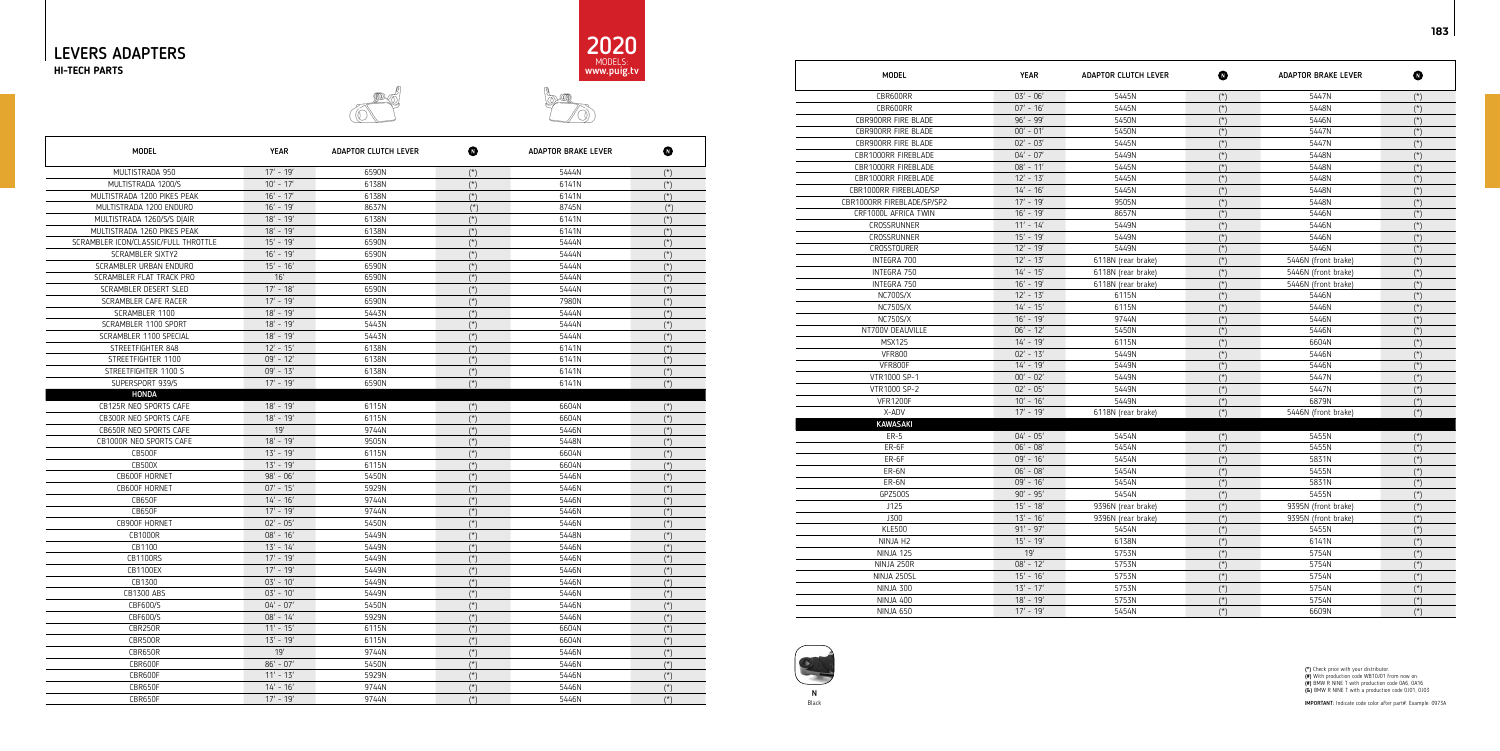





# $\sim$

| MODEL                                 |
|---------------------------------------|
| ZZR600                                |
| ZZR1400                               |
| ZZR1400S                              |
| <b>KTM</b>                            |
| 125 DUKE                              |
| 125 DUKE                              |
| 200 DUKE                              |
| 390 DUKE                              |
| 390 DUKE                              |
| 690 DUKE                              |
| 690 DUKE R                            |
| <b>790 DUKE</b>                       |
| 790 ADVENTURE                         |
| 1290 SUPERDUKE R<br>1290 SUPERDUKE GT |
| <b>KYMCO</b>                          |
| AK550                                 |
| DOWNTOWN 125i                         |
| DOWNTOWN 300i                         |
| G-DINK 50                             |
| G-DINK 125i                           |
| G-DINK 300i                           |
| K-XCT 125i                            |
| K-XCT 300i                            |
| NEW DOWNTOWN 125i                     |
| NEW DOWNTOWN 350i                     |
| SUPERDINK 125i                        |
| SUPERDINK 350i                        |
| XCITING 400i                          |
| YAGER GT 125i                         |
| YAGER GT 300i                         |
| <b>SUZUKI</b>                         |
| <b>B-KING</b>                         |
| BURGMAN 400                           |
| DL250 V-STROM                         |
| DL650 V-STROM                         |
| DL650 V-STROM                         |
| DL650 V-STROM                         |
| DL650XT V-STROM<br>DL1000 V-STROM     |
| DL1000 V-STROM                        |
| DL1000XT V-STROM                      |
| GSF650 BANDIT                         |
| GSF650S BANDIT                        |
| GSF1200 BANDIT                        |
|                                       |

| <b>MODEL</b>      | <b>YEAR</b> | ADAPTOR CLUTCH LEVER | $\bullet$      | <b>ADAPTOR BRAKE LEVER</b> | $\bf \Phi$     |
|-------------------|-------------|----------------------|----------------|----------------------------|----------------|
| ZZR600            | $93' - 06'$ | 5454N                | $(*)$          | 5455N                      | $(*)$          |
| ZZR1400           | $12' - 19'$ | 6126N                | $(*)$          | 5452N                      | $({}^{\star})$ |
| ZZR1400S          | $16' - 19'$ | 6126N                | $(*)$          | 6141N                      | $(\star)$      |
| <b>KTM</b>        |             |                      |                |                            |                |
| 125 DUKE          | $14' - 16'$ | 7727N                | $(*)$          | 7728N                      |                |
| 125 DUKE          | $17' - 19'$ | 7727N                | $(*)$          | 9511N                      | $({}^{\star})$ |
| 200 DUKE          | $12' - 15'$ | 7727N                | $(*)$          | 7728N                      | $({}^{\star})$ |
| 390 DUKE          | $13' - 16'$ | 7727N                | $(\star)$      | 7728N                      | $(\star)$      |
| 390 DUKE          | $17' - 19'$ | 7727N                | $(*)$          | 9511N                      | $({}^*)$       |
| 690 DUKE          | $14' - 19'$ | 9185N                | $(*)$          | 5444N                      | $(*)$          |
| 690 DUKE R        | $14 - 17'$  | 9185N                | $(*)$          | 6141N                      | $(*)$          |
| 790 DUKE          | $18' - 19'$ | 9686N                | $(\star)$      | 9688N                      | $(*)$          |
| 790 ADVENTURE     | 19'         | 3693N                | $(*)$          | 3694N                      | $(*)$          |
| 1290 SUPERDUKE R  | $14' - 19'$ | 3639N                | $(\star)$      | 6141N                      | $({}^{\star})$ |
| 1290 SUPERDUKE GT | $16' - 19'$ | 3639N                | $(*)$          | 6141N                      | $(*)$          |
| <b>KYMCO</b>      |             |                      |                |                            |                |
| AK550             | $17' - 19'$ | 9811N (rear brake)   | $(\star)$      | 9811N (front brake)        | $(\star)$      |
| DOWNTOWN 125i     | $09' - 14'$ | 9396N (rear brake)   | $(\star)$      | 9395N (front brake)        | $(\star)$      |
| DOWNTOWN 300i     | $09' - 14'$ | 9396N (rear brake)   | $(*)$          | 9395N (front brake)        | $(\star)$      |
| G-DINK 50         | $12' - 18'$ | 9396N (rear brake)   | $(*)$          | 9395N (front brake)        | $(*)$          |
| G-DINK 125i       | $12' - 18'$ | 9396N (rear brake)   | $(\star)$      | 9395N (front brake)        | $(*)$          |
| G-DINK 300i       | $12' - 18'$ | 9396N (rear brake)   | $(*)$          | 9395N (front brake)        | $(*)$          |
| K-XCT 125i        | $13' - 16'$ | 9396N (rear brake)   | $(*)$          | 9395N (front brake)        | $(*)$          |
| K-XCT 300i        | $13' - 16'$ | 9396N (rear brake)   | $(\star)$      | 9395N (front brake)        | $(*)$          |
| NEW DOWNTOWN 125i | $15' - 19'$ | 9396N (rear brake)   | $(\star)$      | 9395N (front brake)        | $(*)$          |
| NEW DOWNTOWN 350i | $15' - 19'$ | 9396N (rear brake)   | $(\star)$      | 9395N (front brake)        | $({}^{\star})$ |
| SUPERDINK 125i    | $09' - 19'$ | 9396N (rear brake)   | $(\star)$      | 9395N (front brake)        | $(\star)$      |
| SUPERDINK 350i    | $09' - 19'$ | 9396N (rear brake)   | $(*)$          | 9395N (front brake)        | $({}^{\star})$ |
| XCITING 400i      | $14' - 19'$ | 9396N (rear brake)   | $(*)$          | 9395N (front brake)        | $(*)$          |
| YAGER GT 125i     | $13' - 18'$ | 9396N (rear brake)   | $(*)$          | 9395N (front brake)        | $(*)$          |
| YAGER GT 300i     | $13' - 18'$ | 9396N (rear brake)   | $(\star)$      | 9395N (front brake)        | $(*)$          |
| <b>SUZUKI</b>     |             |                      |                |                            |                |
| <b>B-KING</b>     | $08' - 11'$ | 5880N                | $(\star)$      | 5458N                      | $(*)$          |
| BURGMAN 400       | $17' - 19'$ | 9558N                | $(*)$          | 9915N                      | $({}^{\star})$ |
| DL250 V-STROM     | $17' - 19'$ | 5765N                | $(\star)$      | 5455N                      | $({}^{\star})$ |
| DL650 V-STROM     | $04' - 10'$ | 6254N                | $(*)$          | 5455N                      | $(*)$          |
| DL650 V-STROM     | 11'         | 5927N                | $(\dot{a})$    | 5455N                      | $(\dot{ }^*)$  |
| DL650 V-STROM     | $12' - 19'$ | 5926N                | $(\star)$      | 5455N                      | $(*)$          |
| DL650XT V-STROM   | $15' - 19'$ | 5926N                | $({}^{\star})$ | 5455N                      | $(*)$          |
| DL1000 V-STROM    | $02' - 07'$ | 5459N                | $({}^{\star})$ | 5455N                      | $(\star)$      |
| DL1000 V-STROM    | $14' - 19'$ | 5459N                | $(\star)$      | 5455N                      | $(*)$          |
| DL1000XT V-STROM  | $17' - 19'$ | 5459N                | $(\star)$      | 5455N                      | $(\dot{z})$    |
| GSF650 BANDIT     | $07' - 11'$ | 5459N                | $(\star)$      | 5455N                      | $(\dot{a})$    |
| GSF650S BANDIT    | $07' - 14'$ | 5459N                | $(\star)$      | 5455N                      | $(\star)$      |
| GSF1200 BANDIT    | $01' - 06'$ | 5459N                | $(*)$          | 5455N                      | $(*)$          |

| <b>MODEL</b>       | <b>YEAR</b> | <b>ADAPTOR CLUTCH LEVER</b> | $\bf\Phi$      | <b>ADAPTOR BRAKE LEVER</b> | $\bf \Phi$     |
|--------------------|-------------|-----------------------------|----------------|----------------------------|----------------|
| VERSYS-X 300       | $17' - 19'$ | 5753N                       | $(*)$          | 5754N                      | $({}^*)$       |
| VERSYS 650         | $06' - 08'$ | 5454N                       | $(*)$          | 5455N                      | $(\star)$      |
| VERSYS 650         | $09' - 14'$ | 5454N                       | $(*)$          | 5831N                      | $(\star)$      |
| VERSYS 650         | $15' - 19'$ | 5454N                       | $(*)$          | 6609N                      | $(*)$          |
| <b>VERSYS 1000</b> | $12' - 14'$ | 5451N                       | $(*)$          | 5455N                      | $(*)$          |
| <b>VERSYS 1000</b> | $15' - 18'$ | 5454N                       | $(*)$          | 6609N                      | $(\star)$      |
| <b>VERSYS 1000</b> | 19'         | 3496N                       | $(*)$          | 3497N                      | $(*)$          |
| <b>VULCAN S</b>    | $15' - 19'$ | 5454N                       | $(*)$          | 6609N                      | $(\star)$      |
| VULCAN S CAFE      | $17' - 19'$ | 5454N                       | $(\star)$      | 6609N                      | $(\dot{a})$    |
| Z125               | $17' - 19'$ | 5753N                       | $(*)$          | 5754N                      | $(*)$          |
| Z250SL             | $15' - 16'$ | 5753N                       | $(*)$          | 5754N                      | $(*)$          |
| Z300               | $15' - 17'$ | 5753N                       | $(*)$          | 5754N                      | $(\star)$      |
| Z400               | 19'         | 5753N                       | $(*)$          | 5754N                      | $(*)$          |
| Z650               | $17' - 19'$ | 5454N                       | $(*)$          | 6609N                      | $(\star)$      |
| Z750               | $04' - 06'$ | 5454N                       | $(*)$          | 5455N                      | $(\star)$      |
| Z750               | $07' - 12'$ | 5451N                       | $(*)$          | 5453N                      | $(\star)$      |
| Z750R              | $11' - 12'$ | 5451N                       | $(*)$          | 5452N                      | $(*)$          |
| Z800               | $13' - 16'$ | 5451N                       | $(*)$          | 6609N                      | $({}^{\star})$ |
| Z800E              | $13' - 16'$ | 5451N                       | $(*)$          | 6609N                      | $(\dot{a})$    |
| Z900               | $17' - 19'$ | 5454N                       | $({}^{\star})$ | 6609N                      | $(*)$          |
| Z900RS             | $18' - 19'$ | 5454N                       | $(*)$          | 5452N                      | $(*)$          |
| Z900RS CAFÉ        | $18' - 19'$ | 5454N                       | $(\star)$      | 5452N                      | $(\dot{z})$    |
| Z1000              | $03' - 06'$ | 5451N                       | $(*)$          | 5455N                      | $({}^{\star})$ |
| Z1000              | $07' - 13'$ | 5451N                       | $(*)$          | 5452N                      | $(*)$          |
| Z1000              | $14' - 16'$ | 5451N                       | $(*)$          | 5452N                      | $(\star)$      |
| Z1000/R            | $17' - 19'$ | 5454N                       | $(*)$          | 5452N                      | $(\star)$      |
| Z1000SX            | $11' - 16'$ | 5451N                       | $(*)$          | 5452N                      | $(\dot{z})$    |
| Z1000SX            | $17' - 19'$ | 5454N                       | $(*)$          | 5452N                      | $(\star)$      |
| ZEPHYR 750         | $91' - 99'$ | 5454N                       | $(*)$          | 5455N                      | $(*)$          |
| ZR7                | $99' - 03'$ | 5454N                       | $(*)$          | 5455N                      | $(*)$          |
| ZR7S               | $01' - 03'$ | 5454N                       | $(*)$          | 5455N                      | $(\star)$      |
| ZX-6R              | $94' - 99'$ | 5454N                       | $(\star)$      | 5455N                      | $(\dot{z})$    |
| $ZX-6R$            | $00' - 04'$ | 5451N                       | $({}^*)$       | 5455N                      | $(\dot{z})$    |
| $ZX-6R$            | $05' - 06'$ | 5451N                       | $(\star)$      | 5458N                      | $(\star)$      |
| $ZX-6R$            | $07' - 16'$ | 5451N                       | $(\star)$      | 5452N                      | $(\star)$      |
| ZX-6R 636          | $13' - 16'$ | 5451N                       | $({}^{\star})$ | 5452N                      | $({}^{\star})$ |
| ZX-6R 636          | 19'         | 5454N                       | $(*)$          | 5452N                      | $(\star)$      |
| $ZX-9R$            | 98' - 99'   | 5454N                       | $(\star)$      | 5455N                      | $(*)$          |
| $ZX-9R$            | $00' - 04'$ | 5451N                       | $(\star)$      | 5455N                      | $(\star)$      |
| $ZX-10R$           | $04' - 05'$ | 5451N                       | $(\star)$      | 5455N                      | $({}^{\star})$ |
| ZX-10R             | $06' - 10'$ | 5451N                       | $(\star)$      | 5452N                      | $(\star)$      |
| $ZX-10R$           | $11' - 15'$ | 5451N                       | $(\star)$      | 5452N                      | $(\star)$      |
| $ZX-10R$           | $16' - 19'$ | 5451N                       | $(\star)$      | 6141N                      | $(\star)$      |
| ZX-10RR            | $17' - 19'$ | 5451N                       | $(\star)$      | 6141N                      | $({}^{\star})$ |
| <b>ZX-10R SE</b>   | $18' - 19'$ | 5451N                       | $(\star)$      | 6141N                      | $(\star)$      |
| $ZX-12R$           | $00' - 06'$ | 5451N                       | $(\star)$      | 5455N                      | $(\star)$      |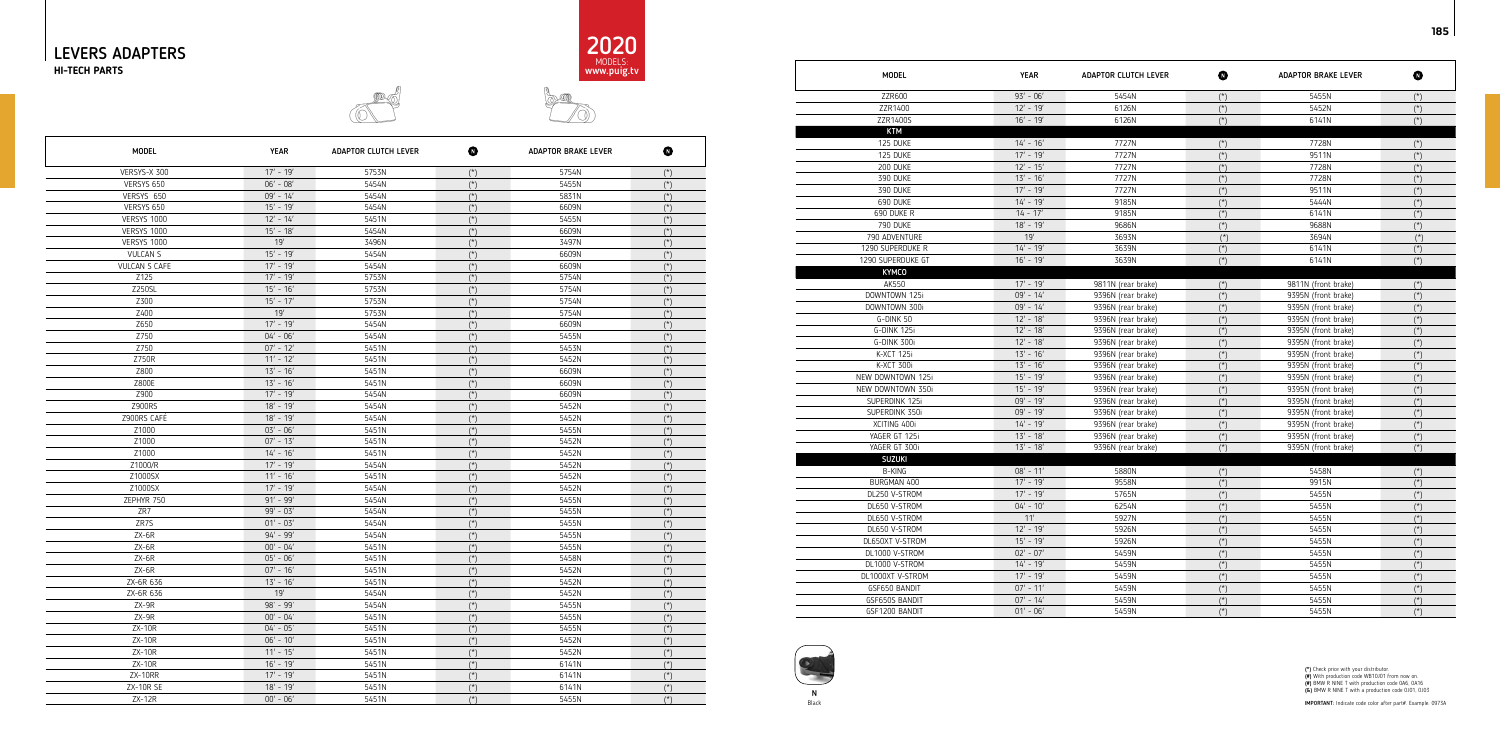



IMPORTANT: Indicate code color after part#. Example: 0973A



### $\mathcal{D}$ bon

| <b>MODEL</b>                         | <b>YEAR</b> | <b>ADAPTOR CLUTCH LEVER</b> | Ø              | <b>ADAPTOR BRAKE LEVER</b> | $\bf \Phi$     |
|--------------------------------------|-------------|-----------------------------|----------------|----------------------------|----------------|
| DAYTONA 650                          | 05'         | 5767N                       | $(\star)$      | 5455N                      | $(*)$          |
| DAYTONA 675                          | $06' - 12'$ | 5767N                       | $(*)$          | 5458N                      | $(*)$          |
| DAYTONA 675                          | $13' - 17'$ | 5767N                       | $(*)$          | 5458N                      | $(*)$          |
| DAYTONA 675 R                        | $13' - 17$  | 5767N                       | $({}^{\star})$ | 6141N                      | $(*)$          |
| DAYTONA 955i                         | $04' - 06'$ | 5767N                       | $(*)$          | 5455N                      | $(\star)$      |
| ROCKET III                           | $04' - 09'$ | 5767N                       | $(\dot{ }^*)$  | 5455N                      | $(\star)$      |
| ROCKET III CLASSIC                   | $06' - 09'$ | 5767N                       | $(\star)$      | 5455N                      | $(\star)$      |
| ROCKET III ROADSTER                  | $10' - 17'$ | 5767N                       | $(*)$          | 5455N                      | $(*)$          |
| ROCKET III TOURING                   | $08' - 17'$ | 5767N                       | $(\star)$      | 5455N                      | $(\star)$      |
| <b>SCRAMBLER</b>                     | $06' - 13'$ | 5767N                       | $(*)$          | 5455N                      | $(\star)$      |
| SCRAMBLER 1200XC                     | 19'         | 7826N                       | $(*)$          | 6141N                      | $(\star)$      |
| SPEED FOUR                           | $05' - 06'$ | 5767N                       | $(\dot{a})$    | 5455N                      | $(\star)$      |
| SPEEDMASTER                          | $05' - 17'$ | 5767N                       | $(*)$          | 5455N                      | $(\star)$      |
| SPEED TRIPLE axial.                  | $05' - 07'$ | 5767N                       | $(\dot{z})$    | 5455N                      | $(\star)$      |
| SPEED TRIPLE radial.                 | $08' - 10'$ | 5767N                       | $({}^{\star})$ | 5458N                      | $(\star)$      |
| SPEED TRIPLE                         | $11' - 15'$ | 5767N                       | $(*)$          | 6141N                      | $({}^{\star})$ |
| SPEED TRIPLE R                       | $12' - 15'$ | 5767N                       | $(*)$          | 6141N                      | $(\star)$      |
| SPEED TRIPLE/R                       | $16' - 19'$ | 7826N                       | $(\dot{a})$    | 6141N                      | $(\star)$      |
| SPEED TWIN                           | 19'         | 7826N                       | $(\dot{a})$    | 6141N                      | $(\star)$      |
| SPRINT ST 1050                       | $05' - 10'$ | 5767N                       | $(*)$          | 5455N                      | $(*)$          |
| STREET CUP                           | $17' - 19'$ | 7826N                       | $(*)$          | 5455N                      | $(\star)$      |
| STREET SCRAMBLER                     | $17' - 19'$ | 7826N                       | $(*)$          | 5455N                      | $(*)$          |
| STREET TRIPLE                        | $08' - 16'$ | 5767N                       | $({}^*)$       | 5455N                      | $(*)$          |
| STREET TRIPLE R                      | $09' - 16'$ | 5767N                       | $(\dot{z})$    | 5458N                      | $(\star)$      |
| STREET TRIPLE/R                      | $17' - 19'$ | 7826N                       | $(*)$          | 6141N                      | $(\star)$      |
| STREET TRIPLE S                      | $17' - 19'$ | 7826N                       | $(\dot{z})$    | 5455N                      | $(*)$          |
| STREET TWIN                          | $16' - 19'$ | 7826N                       | $(*)$          | 5455N                      | $({}^{\star})$ |
| THRUXTON                             | $04' - 15'$ | 5767N                       | $(*)$          | 5455N                      | $(*)$          |
| THRUXTON 1200                        | $16' - 19'$ | 7826N                       | $(*)$          | 5455N                      | $(*)$          |
| THRUXTON 1200 R                      | $16' - 19'$ | 7826N                       | $(\dot{a})$    | 6141N                      | $(\star)$      |
| <b>TIGER 800</b>                     | $11' - 14'$ | 5767N                       | $(\star)$      | 5455N                      | $(\star)$      |
| TIGER 800 XC                         | $11' - 14'$ | 5767N                       | $(*)$          | 5455N                      | $(\star)$      |
| TIGER 800 XC/XCX/XCA                 | $15' - 19'$ | 7826N                       | $(\dot{a})$    | 5455N                      | $(\star)$      |
| TIGER 800 XR/XRX/XRT                 | $15' - 19'$ | 7826N                       | $(*)$          | 5455N                      | $({}^{\star})$ |
| <b>TIGER 1050</b>                    | $07' - 13'$ | 5767N                       | $(*)$          | 5455N                      | $(\star)$      |
| <b>TIGER SPORT</b>                   | $13' - 16'$ | 5767N                       | $(\dot{a})$    | 5455N                      | $(\star)$      |
| <b>TIGER SPORT</b>                   | $17' - 19'$ | 7826N                       | $(*)$          | 5455N                      | $(\star)$      |
| TIGER EXPLORER                       | $12' - 15'$ | 6620N                       | $(\dot{a})$    | 5455N                      | $(\star)$      |
| TIGER EXPLORER XC                    | $13' - 15'$ | 6620N                       | $(*)$          | 5455N                      | $(\star)$      |
| TIGER EXPLORER XC/XR/XRX/XRT/XCX/XCA | $16' - 19'$ | 6620N                       | $({}^{\star})$ | 5455N                      | $(*)$          |
| YAMAHA                               |             |                             |                |                            |                |
| FJR1300                              | $01' - 02'$ | 5465N                       | $(\star)$      | 5455N                      | $(\star)$      |
| FJR1300                              | $03' - 05'$ | 5465N                       | $(\dot{a})$    | 5462N                      | $(\star)$      |
| FJR1300A/AS                          | $06' - 12'$ | 5465N                       | $(\star)$      | 5462N                      | $(\star)$      |
| <b>FJR1300A/AS</b>                   | $13' - 19'$ | 5465N                       | $(*)$          | 5462N                      | $(*)$          |

(\*) Check price with your distributor.<br>(#) With production code WB10J01 from now on.<br>(#) BMW R NINE T with production code 0A6, 0A16<br>(&) BMW R NINE T with a production code 0J01, 0J03

| MODEL                            |
|----------------------------------|
| DAYTONA 650                      |
| DAYTONA 675                      |
| DAYTONA 675                      |
| DAYTONA 675 R                    |
| DAYTONA 955i                     |
| ROCKET III                       |
| ROCKET III CLASSIC               |
| ROCKET III ROADSTER              |
| ROCKET III TOURING               |
| <b>SCRAMBLER</b>                 |
| SCRAMBLER 1200XC                 |
| SPEED FOUR                       |
| SPEEDMASTER                      |
| SPEED TRIPLE axial.              |
| SPEED TRIPLE radial.             |
| <b>SPEED TRIPLE</b>              |
| SPEED TRIPLE R                   |
| SPEED TRIPLE/R                   |
| SPEED TWIN                       |
| SPRINT ST 1050                   |
| <b>STREET CUP</b>                |
| STREET SCRAMBLER                 |
| <b>STREET TRIPLE</b>             |
| STREET TRIPLE R                  |
| STREET TRIPLE/R                  |
| <b>STREET TRIPLE S</b>           |
| STREET TWIN                      |
| <b>THRUXTON</b>                  |
| THRUXTON 1200                    |
| THRUXTON 1200 R                  |
| <b>TIGER 800</b>                 |
| TIGER 800 XC                     |
| TIGER 800 XC/XCX/XCA             |
| TIGER 800 XR/XRX/XRT             |
| <b>TIGER 1050</b>                |
| TIGER SPORT                      |
| <b>TIGER SPORT</b>               |
| <b>TIGER EXPLORER</b>            |
| TIGER EXPLORER XC                |
| TIGER EXPLORER XC/XR/XRX/XRT/XC) |
| YAMAHA                           |
| FJR1300                          |
| FJR1300                          |
| <b>FJR1300A/AS</b>               |
| <b>FJR1300A/AS</b>               |
|                                  |

| <b>MODEL</b>       | <b>YEAR</b> | <b>ADAPTOR CLUTCH LEVER</b> | ❶              | <b>ADAPTOR BRAKE LEVER</b> | ❶              |
|--------------------|-------------|-----------------------------|----------------|----------------------------|----------------|
| GSF1250 BANDIT     | $07' - 13'$ | 5459N                       | $(*)$          | 5455N                      | $(*)$          |
| GSF1250S BANDIT    | $07' - 13'$ | 5459N                       | $(\star)$      | 5455N                      | $(\star)$      |
| GSF1250S BANDIT    | $15' - 16'$ | 5459N                       | $(*)$          | 5455N                      | $(\star)$      |
| GSR600             | $06' - 11'$ | 5456N                       | $(*)$          | 5455N                      | $(*)$          |
| GSR750             | $11' - 16'$ | 5456N                       | $(\star)$      | 5455N                      | $(\star)$      |
| GSX-S125           | $17' - 19'$ | 9961N                       | $(\star)$      | 9962N                      | $(*)$          |
| GSX-S750           | $17' - 19'$ | 5765N                       | $(*)$          | 5455N                      | $(*)$          |
| GSX650F            | $08' - 17'$ | 5459N                       | $(\star)$      | 5455N                      | $(*)$          |
| GSX1250F           | $10' - 17'$ | 5459N                       | $(*)$          | 5455N                      | $(*)$          |
| GSX1400            | $01' - 06'$ | 5459N                       | $({}^{\star})$ | 5455N                      | $(*)$          |
| GSX-R125           | $17' - 19'$ | 9961N                       | $({}^{\star})$ | 9962N                      | $(\star)$      |
| GSX-R250           | $17' - 19'$ | 5765N                       | $(*)$          | 5455N                      | $(*)$          |
| GSX-R600           | $96' - 03'$ | 5456N                       | $(*)$          | 5455N                      | $(*)$          |
| GSX-R600           | $04' - 05'$ | 5456N                       | $(*)$          | 5458N                      | $(*)$          |
| GSX-R600           | $06' - 10'$ | 5457N                       | $(\star)$      | 5458N                      | $(\star)$      |
| GSX-R600           | $11' - 16'$ | 5766N                       | $(*)$          | 5458N                      | $(*)$          |
| GSX-R750           | $96' - 03'$ | 5456N                       | $(\star)$      | 5455N                      | $(*)$          |
| GSX-R750           | $04' - 05'$ | 5456N                       | $(\star)$      | 5458N                      | $(\star)$      |
| GSX-R750           | $06' - 10'$ | 5457N                       | $(\star)$      | 5458N                      | $(\star)$      |
| GSX-R750           | $11' - 16'$ | 5766N                       | $(*)$          | 5458N                      | $(*)$          |
| GSX-R1000          | $01' - 04'$ | 5456N                       | $(\star)$      | 5455N                      | $(\star)$      |
| GSX-R1000          | $05' - 06'$ | 5457N                       | $(\star)$      | 5458N                      | $(\star)$      |
| GSX-R1000          | $07' - 08'$ | 5459N                       | $(*)$          | 5458N                      | $(*)$          |
| GSX-R1000          | $09' - 16'$ | 5766N                       | $(*)$          | 5458N                      | $(\star)$      |
| GSX-R1000/R        | $17' - 19'$ | 5766N                       | $(\star)$      | 5458N                      | $(\star)$      |
| GSX-S1000          | $15' - 19'$ | 5766N                       | $({}^{\star})$ | 5458N                      | $({}^{\star})$ |
| GSX-S1000F         | $15' - 19'$ | 5766N                       | $(\star)$      | 5458N                      | $(*)$          |
| GSX-R1300 HAYABUSA | $99' - 07'$ | 5459N                       | $(\star)$      | 5455N                      | $(\star)$      |
| KATANA             | 19'         | 5766N                       | $({}^{\star})$ | 5458N                      | $(\star)$      |
| <b>INAZUMA</b>     | $13' - 17'$ | 5765N                       | $({}^{\star})$ | 5455N                      | $({}^{\star})$ |
| SFV650 GLADIUS     | $09' - 15'$ | 5765N                       | $(\star)$      | 5455N                      | $(\star)$      |
| SV650              | 99'-04'     | 6254N                       | $(\star)$      | 5455N                      | $(*)$          |
| SV650              | 05'         | 6254N                       | $({}^{\star})$ | 5455N                      | $(*)$          |
| SV650              | $06' - 08'$ | 6254N                       | $(\star)$      | 5455N                      | $(\star)$      |
| <b>SV650S</b>      | 99'-04'     | 6254N                       | $(\star)$      | 5455N                      | $(*)$          |
| <b>SV650S</b>      | 05'         | 6254N                       | $({}^{\star})$ | 5455N                      | $(*)$          |
| SV650S             | $06' - 08'$ | 6254N                       | $(\star)$      | 5455N                      | $(*)$          |
| SV650              | $16' - 19'$ | 5765N                       | $(*)$          | 5455N                      | $(\star)$      |
| SV650X             | $18'$       | 5765N                       | $({}^{\star})$ | 5455N                      | $(*)$          |
| SV1000             | $03' - 07'$ | 5459N                       | $(\star)$      | 5455N                      | $(\star)$      |
| SV1000S            | $03' - 07'$ | 5459N                       | $(\star)$      | 5455N                      | $(\star)$      |
| <b>TRIUMPH</b>     |             |                             |                |                            |                |
| BONNEVILLE T100    | $05' - 16'$ | 5767N                       | $(\star)$      | 5455N                      | $(*)$          |
| BONNEVILLE T100    | $17' - 19'$ | 7826N                       | $(\star)$      | 5455N                      | $(\star)$      |
| BONNEVILLE T120    | $16' - 19'$ | 7826N                       | $(\star)$      | 5455N                      | $(\star)$      |
| DAYTONA 600        | $03' - 04'$ | 5767N                       | $(\star)$      | 5455N                      | $(*)$          |